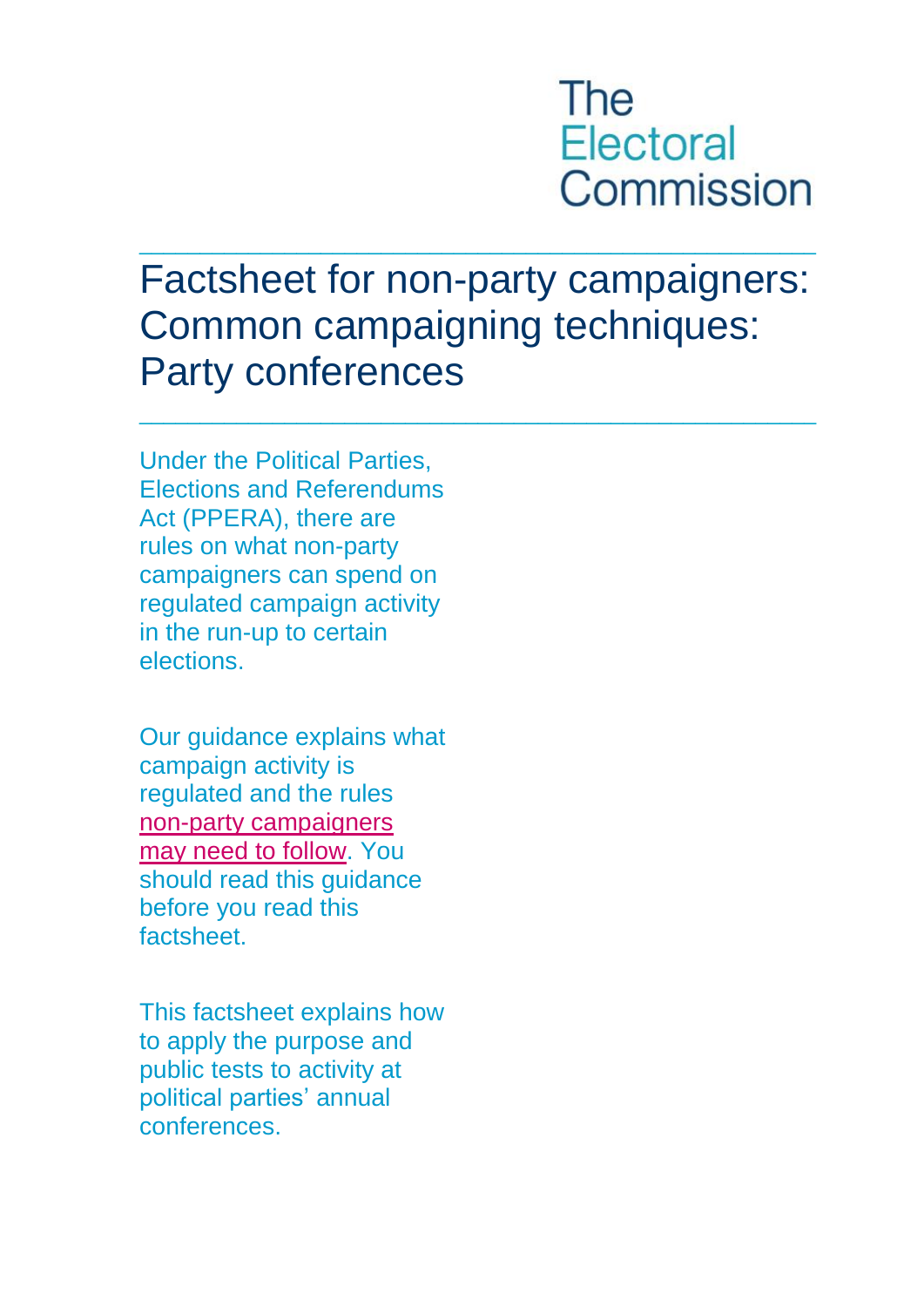# What is covered by these rules?

The non-party campaigning rules apply to spending on what we call 'regulated campaign activity'.

The following will be 'regulated campaign activity' if they can reasonably be regarded as intended to influence voters to vote for or against political parties or categories of candidates, including political parties or categories of candidates who support or do not support particular policies or issues (we call this the '**purpose test**'):

- press conferences or other media events that you organise
- transport in connection with publicising your campaign

As well as meeting the purpose test, spending on the following activities is only regulated if the activities are also aimed at, seen or heard by, or involve the public (we call this the '**public test**'): This applies to:

- the production or publication of election material (such as leaflets, adverts and websites)
- canvassing and market research (including the use of phone banks)
- public rallies and public events

You can find more information on the purpose and public tests in [Overview](https://www.electoralcommission.org.uk/media/4090)  [of regulated non-party campaigning.](https://www.electoralcommission.org.uk/media/4090)

# Party conferences

Non-party campaigners may wish to attend a party conference in order to present their views to politicians and candidates.

To decide whether spending on your planned activities at a party's annual conference is likely to be regulated, you will need to decide whether it meets the purpose and public tests.

Organisations often have conference stands, hold fringe meetings and receptions at party conferences. If any of these activities only involves lobbying or influencing politicians and candidates, they will **not** be regulated.

If you hold a fringe event and reception that is just for politicians and candidates, it will **not** be regulated by us. If members of the public attend, you will then need to consider whether what you are doing at the meeting will meet the purpose test. If you invite the media to attend a fringe meeting or reception, it may become a media event that is regulated by us if it meets the purpose test. If any of your activities are not lobbying or influencing on party policy issues, you will need to consider whether they meet the purpose test.

If you organise fringe events at more than one party conference, you should also decide whether to consider the events separately or together as a series of events. Factors such as the format of the events may be relevant in deciding whether or not they should be considered together as a series of events. If you hold the same event in the same format at all party conferences, this may mean that the series of events is less likely to meet the purpose test.

# Example

An umbrella organisation for care providers attends a party's annual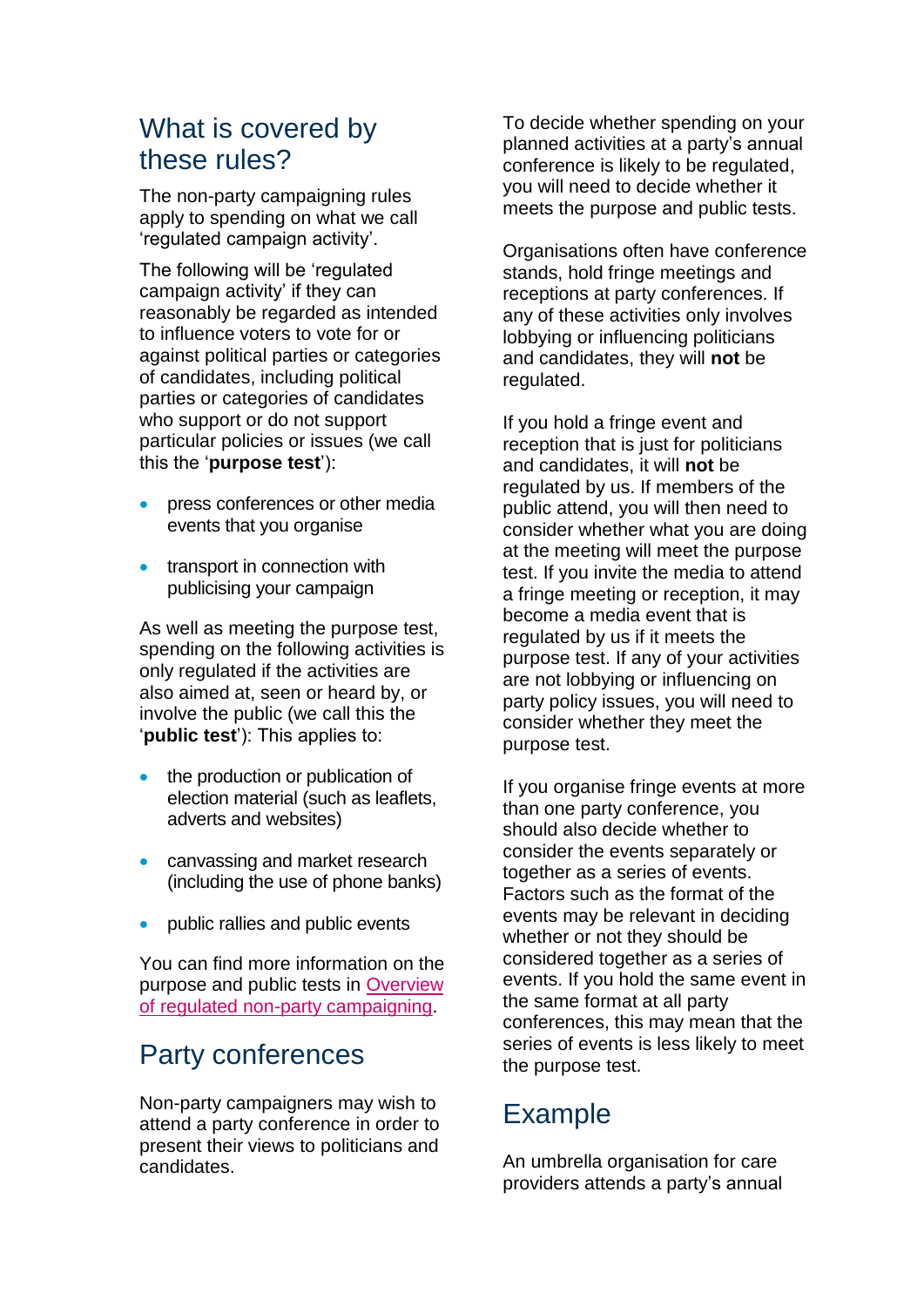conference to raise the profile of the sector among politicians of the party and represent its members' views on the future of the regulation of care.

The party conference is the last before the upcoming UK Parliamentary general election and falls within the regulated period.

The organisation hosts a fringe reception which is attended by key party representatives, elected members and parliamentary candidates standing at the upcoming election. This takes place within the security cordon of the party conference.

The reception is intended to give members of the organisation the opportunity to discuss with politicians and party policy makers how regulation can support better standards of care, and influence the party's policies in this area.

The organisation also takes a onepage advert in the conference handbook. The advert puts forward several policy ideas that the party should adopt to simplify the complex environment in which care providers operate.

Outside the official conference perimeter, the organisation puts up a billboard to promote the quality care and support the not-for-profit sector provides among conference attendees and other passers-by.

# What does this mean for the campaigner?

The campaigner would need to apply the **purpose** and **public** tests in relation to the fringe reception, the advert and campaign banner.

# **The fringe event**

Spending on the fringe event will be regulated if it passes the public and purpose tests.

The fringe event takes place within the official perimeter which is restricted to conference attendees.

While the event is primarily intended to provide a forum for the organisation and its members to put their concerns directly to politicians and candidates, this is open for anyone attending the conference with an interest in these issues to participate. This activity will therefore be likely to pass the **public test.**

To decide whether the fringe event passes the **purpose** test, you should consider:

# **Tone**

The purpose of the event is to stimulate policy discussions and promote certain policy ideas for the party to adopt, rather than to influence voting choice.

## **Context and timing**

Although this takes place during the regulated period for the upcoming election, the context suggests that the fringe event is aiming to influence the party's policies and what politicians are thinking, rather than voters.

## **Call to action**

The event is aimed at lobbying and influencing politicians. It is not explicitly or implicitly asking voters to vote for particular parties or categories of candidates.

# **How a reasonable person would see the activity**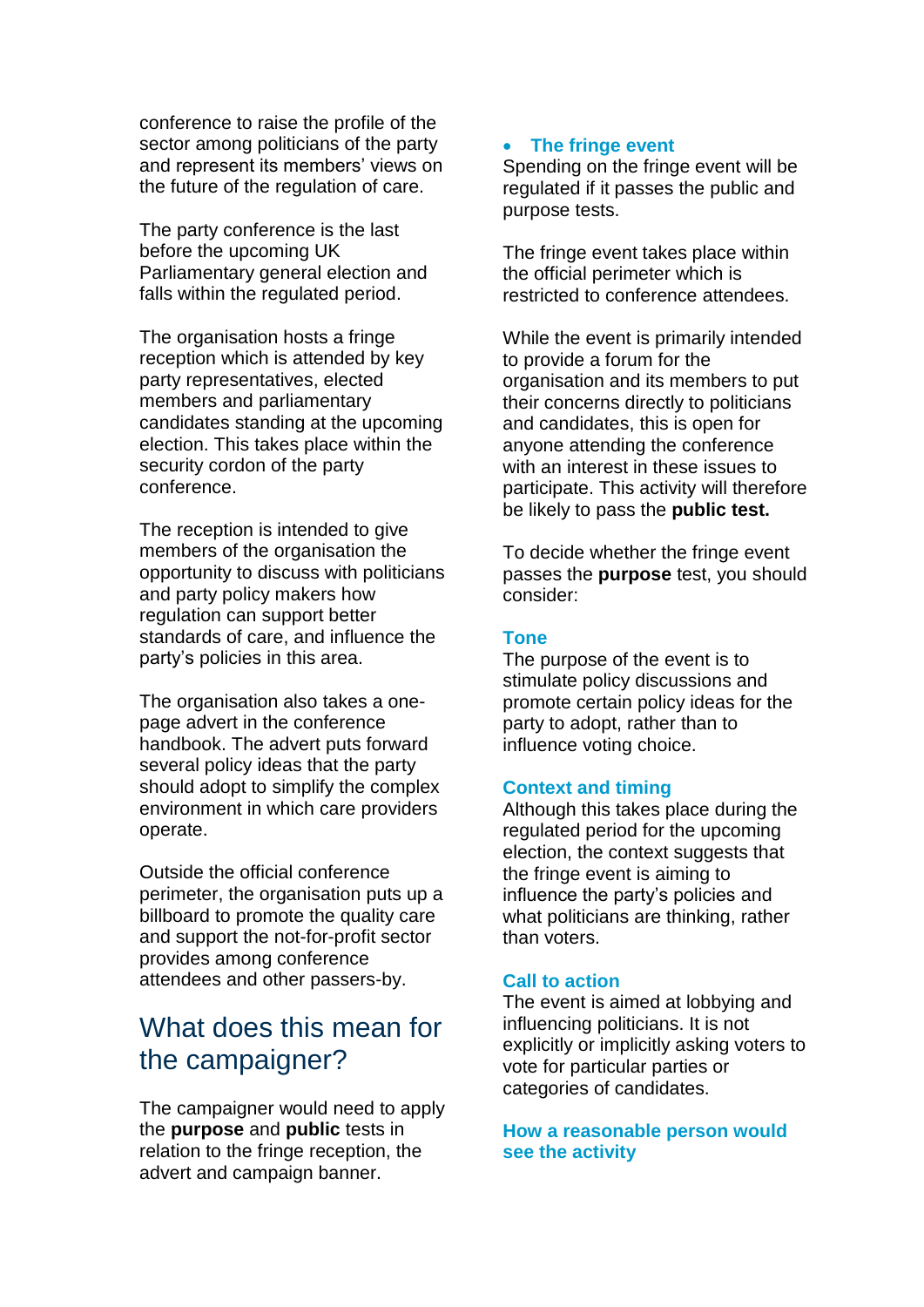A reasonable person is not likely to think the fringe event is intended to influence voters vote for a particular party or group of candidates at the election.

As the purpose test is not met, spending on the fringe event would not be regulated.

# **The conference handbook advert**

Spending on the conference handbook advert will be regulated as election material if it meets the purpose and public tests.

The advert is placed in the conference handbook which is made available to all those attending (whether elected members and parliamentary candidates or ordinary party members and supporters), so it will pass the **public** test.

To decide whether the advert passes the **purpose** test, you should consider:

#### **Tone**

The policy ideas in the advert are presented in a way that does not appear to be positive or negative towards a particular political party or category of candidates.

## **Context and timing**

As for the fringe event, the timing of the advert coincides with the regulated period, but the context suggests that this is because it is aiming to influence the party and its candidates, not voters.

## **Call to action**

The advert is aimed at the party's decision-makers and individual party members to have their say as part of the party's policy-making process to shape the party's future policies.

If the campaigner was instead focusing on conference participants as voters, asking them either explicitly or implicitly to vote for the particular party or its candidates, spending on the advert would be more likely to be regulated.

# **How a reasonable person would see the activity**

A reasonable person is not likely to think that the advert is intended to influence voters to vote for a particular party or group of candidates at the election.

Based on these factors, the advert would not meet the purpose test and would not be regulated.

#### **The campaign billboard**

Spending on the campaign billboard will be regulated as election material if it meets the purpose and public tests.

The campaign billboard is placed outside the official perimeter where it can be seen by those who go into the conference as well as the public at large, so it will meet the **public** test.

To decide whether the advert passes the **purpose** test, you should consider:

#### **Tone**

The campaign billboard appears intended to make both politicians and the public at large more widely aware of the services provided by non-for-profit care providers, rather than to influence voters.

#### **Context and timing**

The position and placing of the billboard is influenced by the proximity of the party's conference,